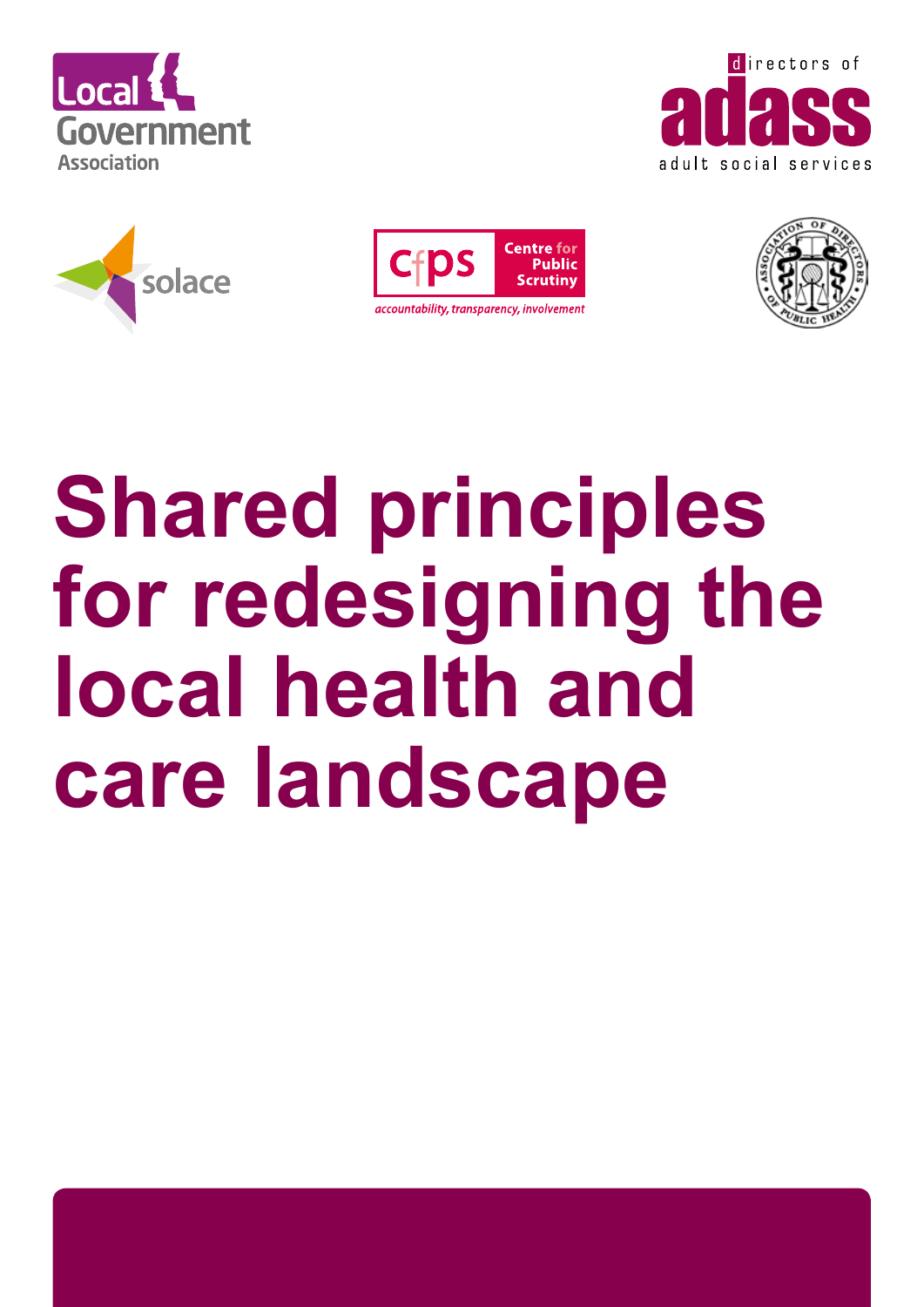### **Introduction and rationale**

There is widespread consensus on the need to redesign the health and care landscape to meet growing demographic and financial challenges. The benefits of integrated care, with more emphasis on prevention include improvements in service quality and patient experiences and satisfaction.

A number of key policy documents have highlighted the pressing need to shift the focus from hospital treatment to community based care and support.

The 2015 Challenge Partnership<sup>1</sup> of 23 national organisations representing health and care charities, local government, communities, staff and leaders set out a vision for a future health and care system, adequately resourced, integrated and with a focus on prevention. The Five Year Forward View<sup>2</sup> developed by NHS England, Public Health England, Monitor, The Trust Development Agency, Health Education England and the Care Quality Commission, emphasised the compelling need to transform services and increase public health and prevention strategies.

It outlines five new models of care that will integrate community and acute services, health and social care to provide more effective and sustainable services, closer to the community and more effective in meeting the needs of a changing population. 'Distinctive, Valued, Personal'3 then set out distinct priorities for social care, 'We want to see a system that is protected, aligned, and

re-designed', priorities relating to funding, quality, service models, workforce and local accountability.

The Better Care Fund has significantly escalated the scale and pace of local integration initiatives by redirecting existing NHS and local government resources into integrated information, commissioning and the delivery of health and social care. The aims of the Better Care Fund are not new; what is new is the growing imperative to use funding across the care and health system to drive a greater investment in prevention services and support that focus on people's health and wellbeing at home and reduce hospital admissions.

The design of new models of integrated care and support will inevitably lead to changes in how and where services are provided. Health and wellbeing boards and the political, clinical, professional and community leaders of whom they are comprised, will need to have honest conversations with all local stakeholders – patients, carers, citizens and providers – on how greater integration will affect local services. Increasing investment in community-based interventions, prevention, social support and primary care will have an impact on existing NHS and social care providers.

In 'Investing in our Nation's Future: First 100 Days of the New Government<sup>14</sup>, the LGA called for all local system leaders to promote shared principles or key tests for health and social care redesign to support local consultation.

<sup>1</sup> Challenge Partnership, NHS Confederation, February 2015. [http://www.nhsconfed.org/health-topics/the-future-health](http://www.nhsconfed.org/health-topics/the-future-health-care-system/2015-challenge/the-2015-challenge-partners)[care-system/2015-challenge/the-2015-challenge-partners](http://www.nhsconfed.org/health-topics/the-future-health-care-system/2015-challenge/the-2015-challenge-partners)

<sup>2</sup> Five Year Forward Plan, NHS, November 2014. <http://www.england.nhs.uk/ourwork/futurenhs/>

<sup>3</sup> Distinctive, Valued, Personal: Why social care matters, ADASS, March 2015. [http://www.adass.org.uk/adass-paper-distinctive-valued-](http://www.adass.org.uk/adass-paper-distinctive-valued-personal-why-social-care-matters/)

[personal-why-social-care-matters/](http://www.adass.org.uk/adass-paper-distinctive-valued-personal-why-social-care-matters/)

<sup>4</sup> Investing in our Nation's Future: First 100 Days of the New Government, LGA, July 2014. [http://www.local.gov.uk/documents/10180/6341755/](http://www.local.gov.uk/documents/10180/6341755/LGA+Campaign+2014+-+100+Days/8255560f-7c96-432f-bbfe-514d3734a204) [LGA+Campaign+2014+-+100+Days/8255560f-7c96-432f](http://www.local.gov.uk/documents/10180/6341755/LGA+Campaign+2014+-+100+Days/8255560f-7c96-432f-bbfe-514d3734a204)[bbfe-514d3734a204](http://www.local.gov.uk/documents/10180/6341755/LGA+Campaign+2014+-+100+Days/8255560f-7c96-432f-bbfe-514d3734a204)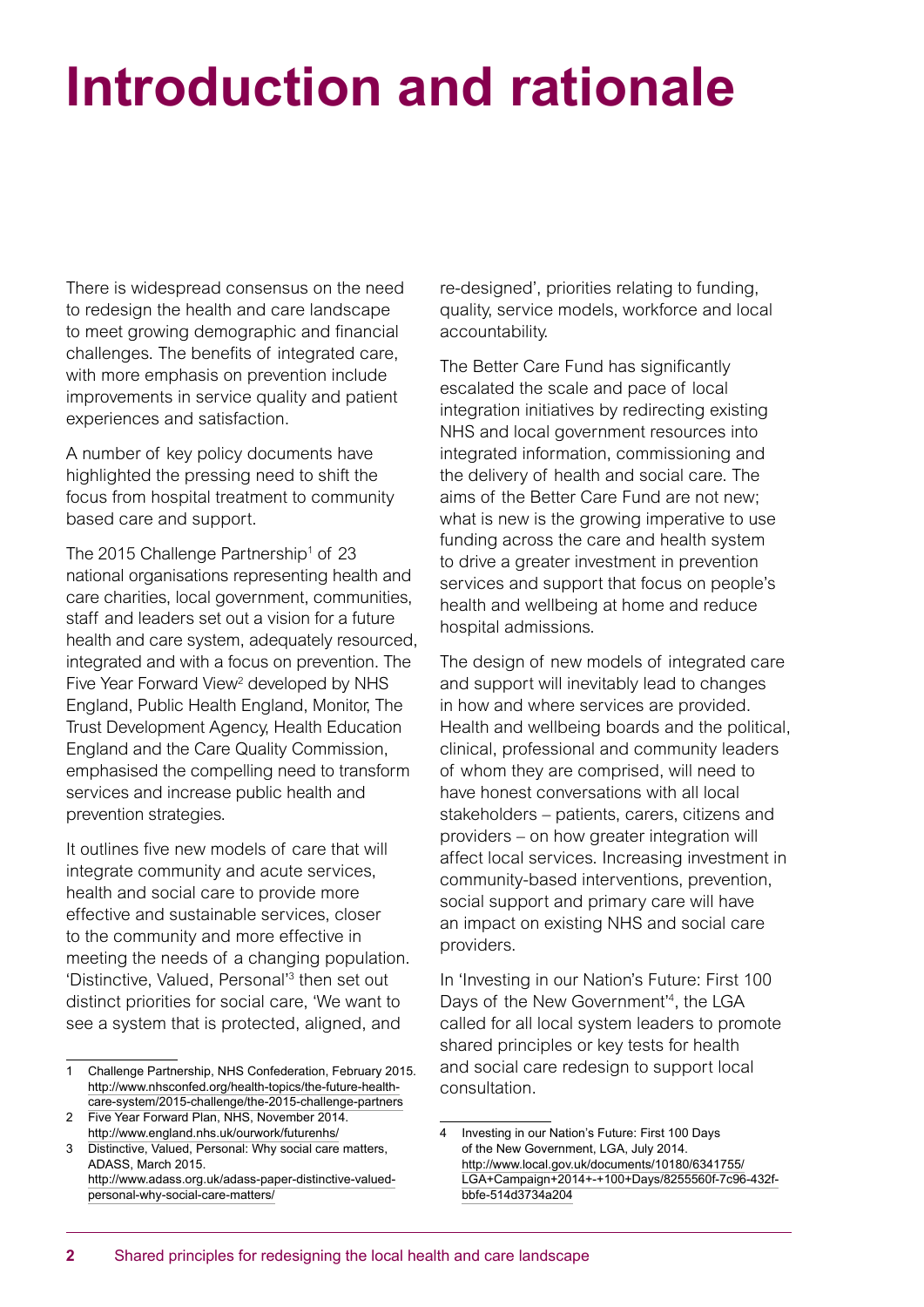### **Purpose and summary**

#### Purpose of shared principles

This document builds on previous work by NHS England's Planning and Delivering Service Changes for Patients<sup>5</sup> which offered good practice guidance to health commissioners on developing proposals for major service changes and configuration.

Our five key principles are for use by the whole system. It aims to provide local system leaders – local authorities, health and wellbeing boards, clinical commissioning groups, NHS and care providers and patients and the public – with shared principles to ensure that service redesign meet a number of fundamental requirements to assure themselves, their partners and their communities that proposals are focused on improving services and health and wellbeing outcomes. It also emphasises the need to co-create and co-design new services in partnership with local service users and the community.

### The shared principles in summary

The principles are intended to provide a consistent and rational framework within which to test that proposals are personcentred, locally appropriate, evidence based and focused on whole-system effectiveness. Fundamentally, they aim to provide answers to the following questions.

**Do the proposals promote a personcentred approach?**

**To what extent are they rooted in local accountability?**

**Are they evidence-based?**

**Do they support a community budgeting, place-based approach?**

**Will they make a difference?**

5 Planning and Delivering Service Changes, NHS England 2013. [http://www.england.nhs.uk/wp-content/uploads/2013/12/](http://www.england.nhs.uk/wp-content/uploads/2013/12/plan-del-serv-chge1.pdf) [plan-del-serv-chge1.pdf](http://www.england.nhs.uk/wp-content/uploads/2013/12/plan-del-serv-chge1.pdf)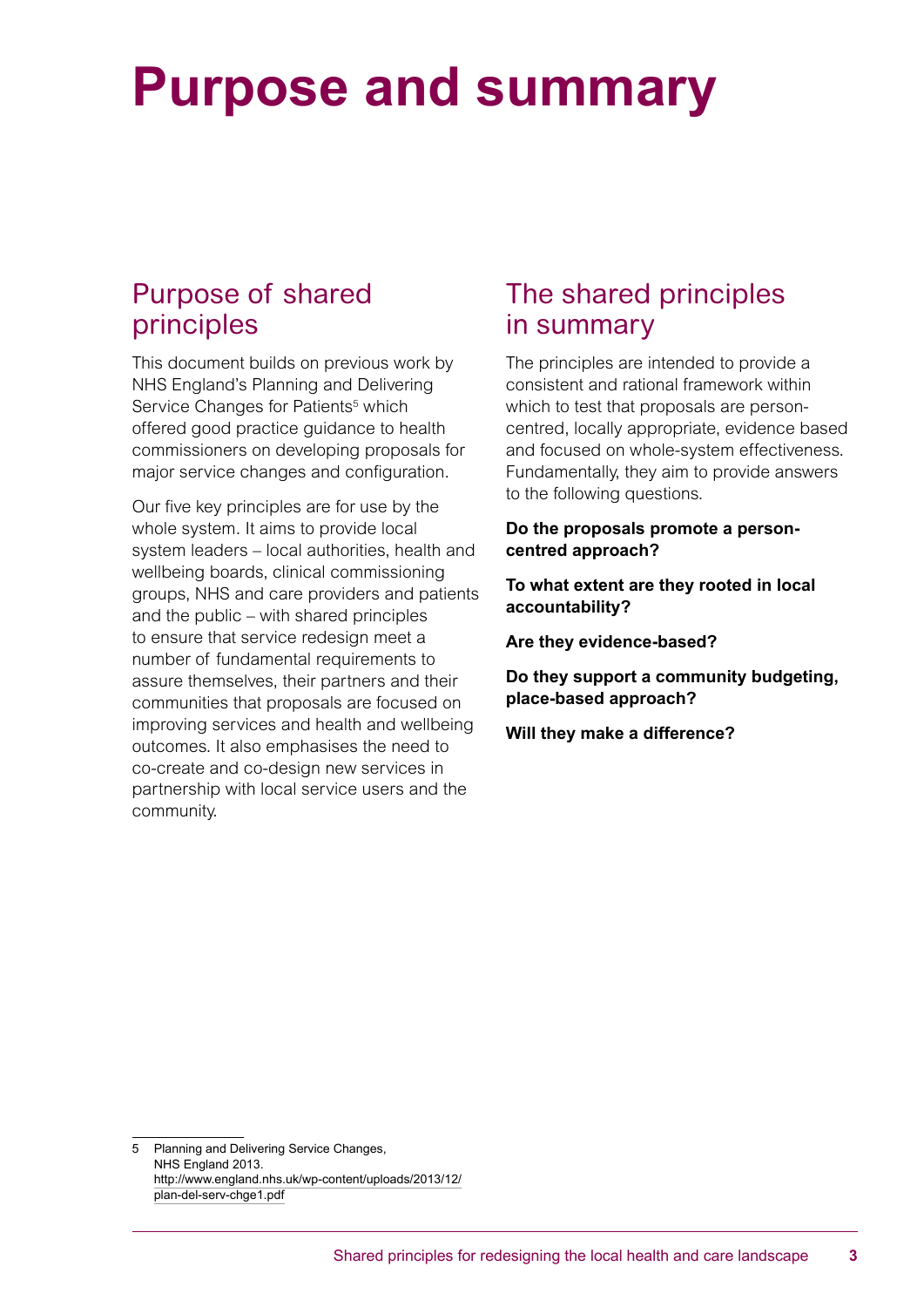### **Five shared principles in detail**

#### **1.** Do the proposals promote a person centred approach?

Do they ensure that care is planned with individuals, to put them (and their carers) in control and deliver the best outcomes?

Are they focused around people's needs and likely to achieve the desired outcome?

To what extent do they ensure that services and planning address all the needs and aspirations of individuals?

Do the proposals ensure that systems and support are in place for individuals to receive help at an early stage to avoid unplanned admissions?

Will they provide individuals with one point of contact who helps them get services and help in a coordinated way?

Will they ensure that individuals have the right information at the right time in order to make the right decisions?

Will they ensure that all individuals have a single agreed plan, which is regularly reviewed?

Do they ensure that systems are in place for individuals to get help at an early stage to avoid emergency interventions?

Will the proposals meet the equality duty and provide integrated personalised care for hard to reach groups?

## 2. To what extent are they<br>
rooted in local accountability?

Does the public understand and support the vision for the service redesign and the case for change? Do they have a clear idea of how the changes address local priorities and achieve better health outcomes?

Has community and patient engagement been built into all stages of the redesign process?

Have the proposals been co-designed and co-created with existing users and potential users of services, their carers and others that could benefit from their services? To what extent have the plans changed as a result of engagement with service users? To what extent is there accountability to local elected representatives, through the health and wellbeing board and the overview and scrutiny committee?

To what extent do the proposals ensure shared system-wide accountability to the clinical commissioning group, council, relevant overview and scrutiny committee(s), health and wellbeing board, and boards of provider trusts?

Will there be opportunities for patients, service users, their carers and the public to design and shape the development of commissioning plans and services?

How will you demonstrate to patients and the community that their views and needs have influenced the proposals? Is feedback built into the process of change in order to ensure contributors to consultation receive updates on the proposals and their implementation?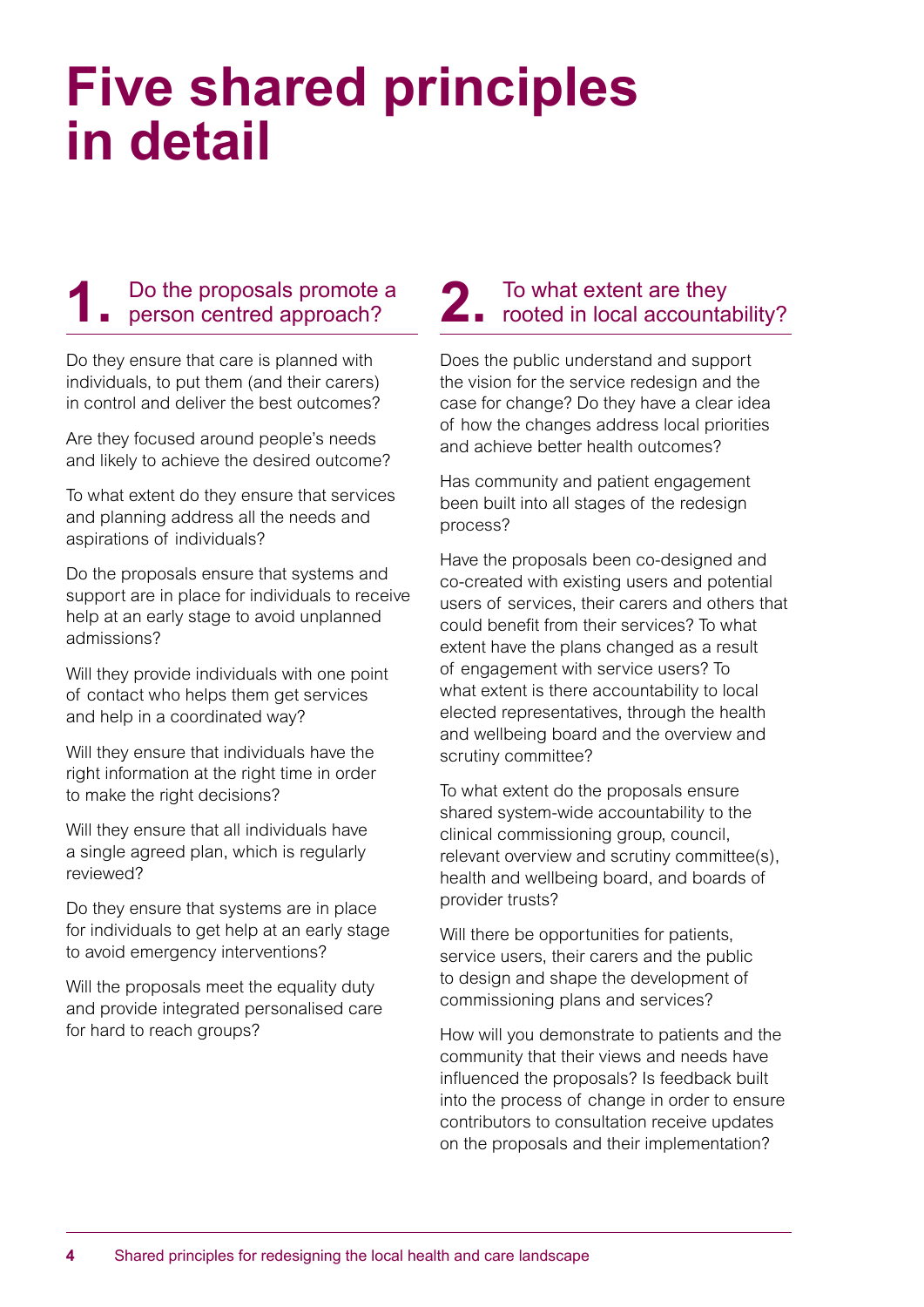#### **3.** Are the proposals evidence based?

To what extent do the proposals draw on evidence of the joint strategic needs assessment regarding the key health and wellbeing challenges facing the local system now and in the future?

To what extent do the proposals meet the shared objectives and priorities set out in the joint health and wellbeing strategy?

Do the proposals draw on evidence from existing local services and commissioning plans on effective practice?

Do they build on and adapt existing national evidence, regulations and good practice from the UK and elsewhere?

To what extent do they draw on the existing public health, clinical and social care evidence base?

To what extent do the proposals draw on evidence from people with lived experience and service users?

To what extent do the proposals draw on evidence from health and social care scrutiny, councillors and the voluntary and community sector?

To what extent does the evidence suggest that the proposals represent value for money?

#### **4.** Do the proposals promote a place-based community budgeting approach?

To what extent are the proposals based on a shared system-wide understanding of the key health and wellbeing challenges?

Do the proposals draw on and extend existing place-based commissioning and provision?

Do the proposals maximise resource pooling towards addressing shared objectives?

Do the proposals effectively align existing plans, draw on a common performance indicator set and use shared financial modelling and assumptions?

To what extent will the proposals reduce duplication, address gaps in services and access to services? Do the proposals maximise the pooling of resources?

Do the proposals promote a shared understanding between partners of the reform agenda and promote a shared local vision for meeting future challenges?

Have the joint commissioners provided a map of system-wide change and the ambition for the area's health and social care integration?

How is place defined? How well is the Joint Strategic Needs Assessment reflecting the geographical and demographic differences within the local authority area? How do we reconcile conflicting or different needs across the local authority area?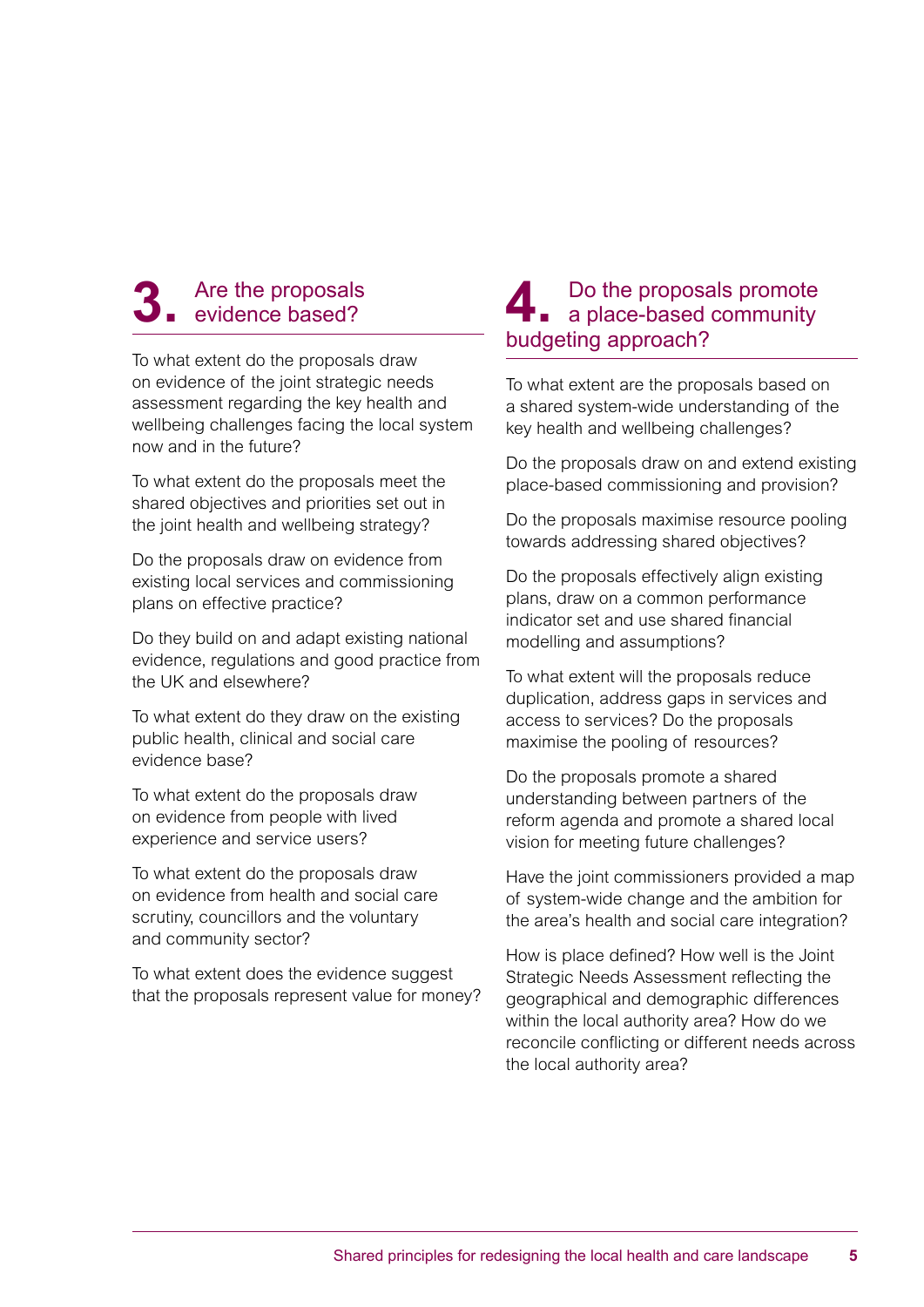### **5.** Will they make

How will you know that the proposals have made a difference? Is there a monitoring and evaluation framework written in to the proposals? What are your timescales and key checkpoints for evaluation along the way?

To what extent do the changes support a preventative approach (as described in the Care Act)?

To what extent will the proposals improve users' experience of health and social care services?

How will the impact of the changes be measured, based on the experience of service users and the community?

To what extent will the proposals improve population health and reduce health inequalities?

To what extent will they reduce demand for hospital admission and residential services?

How will the proposals improve service quality?

To what extent will the proposals improve the safety of patients, staff and the community?

To what extent will the proposals have an impact on cost and productivity?

Do the proposals include high impact interventions? If so, is there a system-wide understanding of how the impact will be experienced, and by which services and service users?

How will you identify and mitigate risks across the system and to individual sectors and organisations?